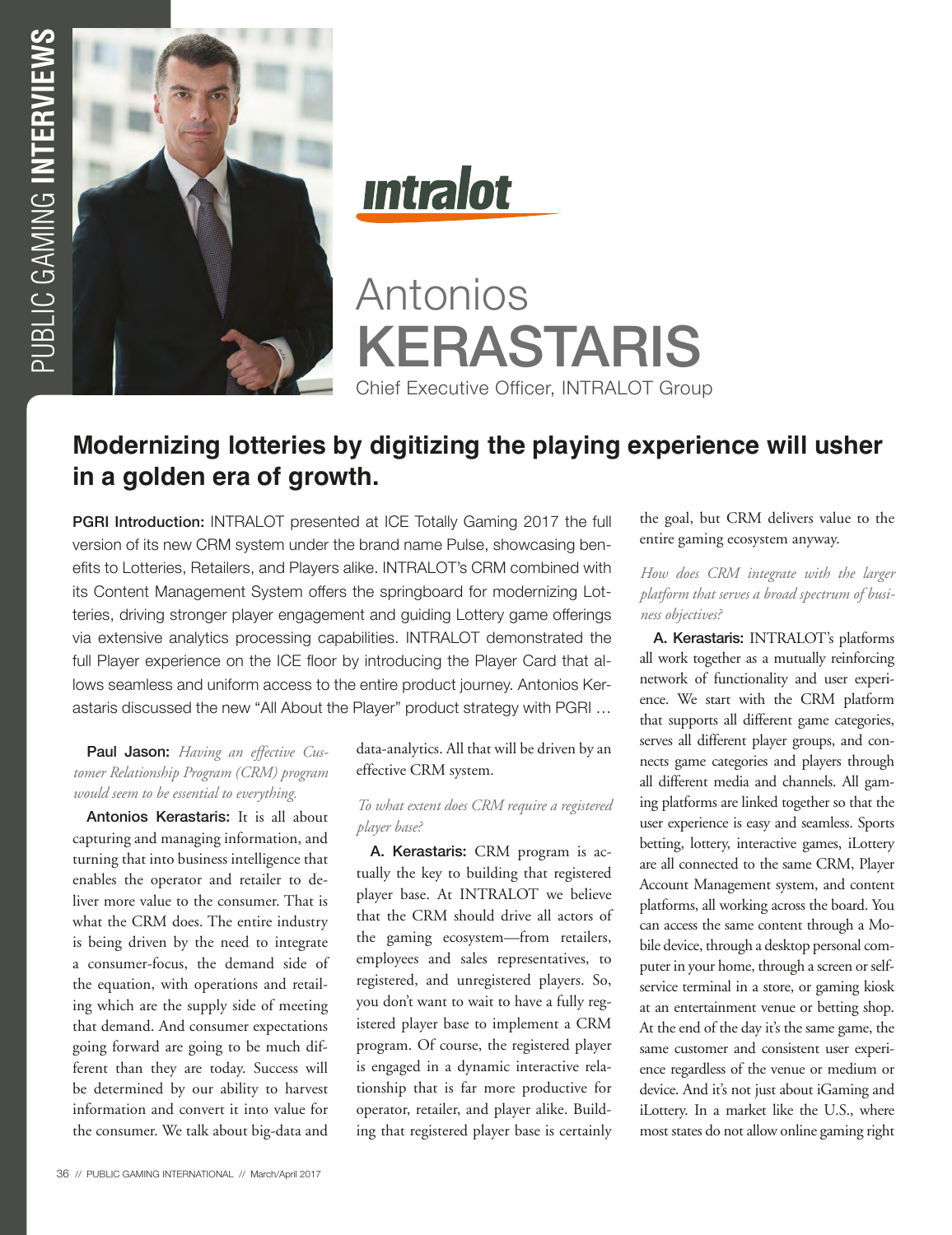now, operators still want to implement a robust CRM platform that engages the player in the kind of interactive relationship that is the basis for ongoing growth.

CRM is also a vital tool to support an effective Responsible Gaming agenda. By managing that activity, knowing which games they are playing more, where they are making or losing money, when and where they play—the player takes control of their gaming activity. That is the first step towards taking responsibility. The next step is to self-limit and apply other self-regulating tools which CRM offers. CRM also enables the two-way dialogue that allows the operator to assist with messaging and other tools to promote Responsible Gaming. Putting "Problem Gambling Help Hotline" numbers on tickets, vending machines, and advertisements is not a bad thing to do, but it really is not adequate. CRM is truly the mission-critical component to an effective RG program.

# *What about the consumer who does not want to provide the information that registration requires? Is there a way to receive the benefits of the player card without registering?*

A. Kerastaris: The registered player enjoys the benefit of more control over their play and their account. And the operator captures more data that helps them produce and deliver a better product. But the player card can be purchased with a unique number instead of a name and personal information, much like an e-wallet or prepaid mobile telephony subscription card. Even in this case, when players are not fully registered but are uniquely identified in the system, they can enjoy the benefits of quick and easy access to the games, participating at the same time to promotional activities, when the regulation allows it. In parallel, the operators are capturing useful information about player habits and preferences that they can use for personalizing the offerings the next time the player uses the card. Different technology options will bring different results in different markets. As I often say technology is just the enabler. The market is what drives the business and we need to closely monitor it and respond timely and effectively.



*The customer-facing component of the platform also captures data that helps the operations side of the business as well.* 

A. Kerastaris: The Player Account Management system is the player-centric component that helps integrate the experience. On the operations side, the platform turns data into useful business intelligence that enables the operator to manage operations for optimal performance, and thereby maximize value to the consumer. Everything is linked together so that the best games are delivered to the right players at the right time. For instance, as a content management platform, it enables the operator to change the games in the self-service terminal. The operator can view which games are most popular per customer segment, adjust accordingly, and refresh the selection as they wish. It is all done easily, quickly, seamlessly. If you have thirty games in the machine and only five or six are delivering superior results, the operator would want to experiment with the other twenty-five games to narrow the selection down. Having the right assortment of games will absolutely produce a better aggregate performance for the terminal. Optimizing terminal performance is, of course, a vital objective for the retailer and operator. And reducing the number of games the consumer does not want to play enhances the player experience.

Today, operators may feel that the current system of changing games less frequently is meeting the needs of the market-place. That is changing and we need to adapt to rising consumer and retailer expectations.

#### *The lottery player's card is genius.*

A. Kerastaris: The player's card makes it so easy for the players to access their account and play whatever games they want on whatever device or user-interface they choose. By removing all the steps of logging in and entering account numbers and such, it delivers a far more enjoyable player experience. Some people may wonder if players want a player card. That's like asking if travelers want a frequent flyer account. Of course they do. The operator just needs to deliver value and make the player card interesting to appeal to the consumer. The modern consumer expects to have the tools to maximize ease of use and convenience, to be rewarded for loyalty, and that is the purpose of the player card.

The player's card not only enhances the playing experience. It is linked to a Player Account Management platform that enables the player to manage all the interactions, recording what games are played, where they are played, the history of all transactions, etc. More importantly, this information forms the basis for the CRM program to deliver personalized offerings to the player, including promotions, bonuses, new games, communication and content, as well as the way you eventually develop your product.

*INTRALOT has pioneered the digitization of the retail shopping experience and the integration of the Mobile player experience. Going forward, what is INTRALOT doing to enhance the digital shopping experience?*